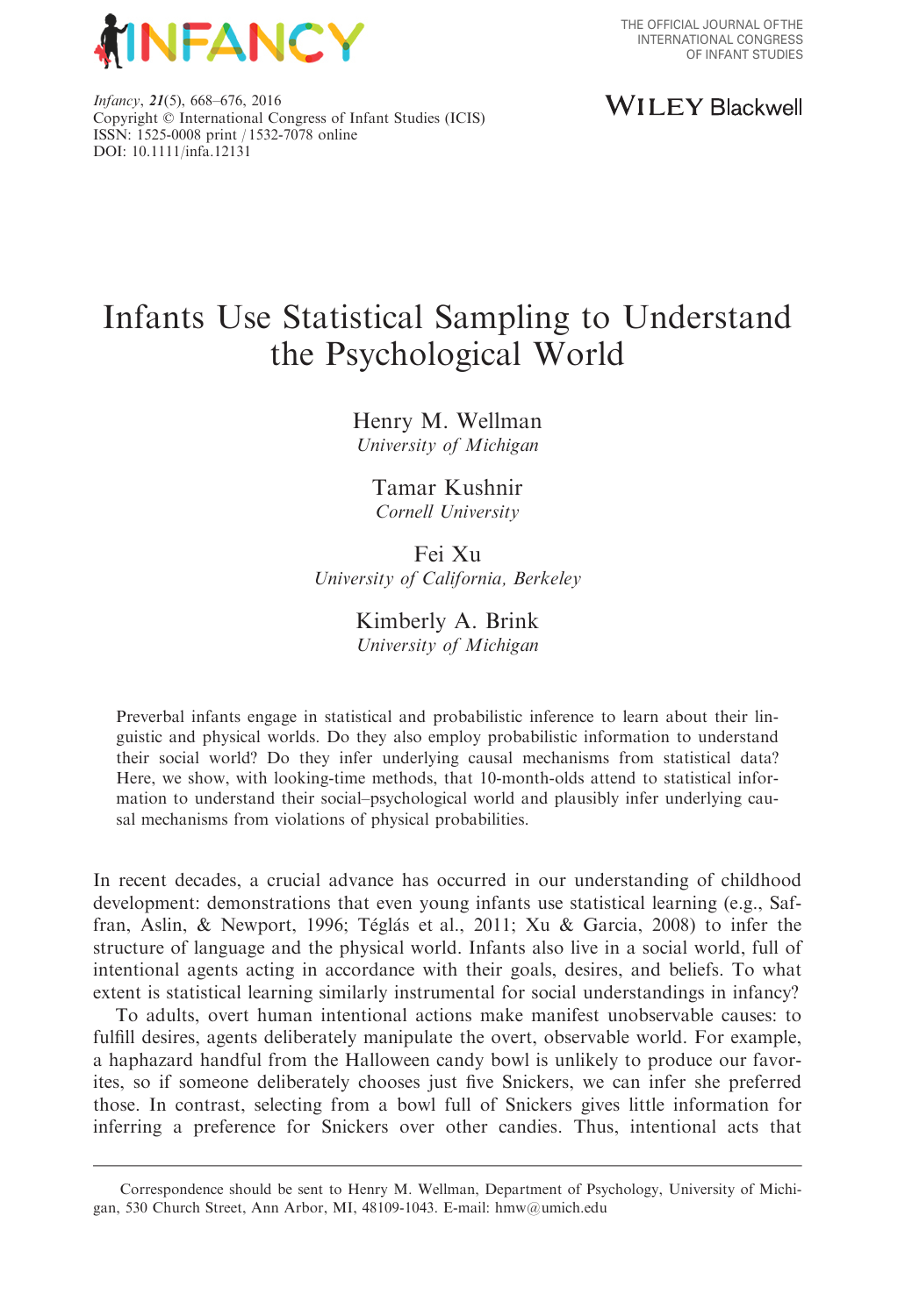violate physical probabilities can inform us about psychological causes where the same act in the absence of relevant statistical information is less informative.

Recent studies (Kushnir, Xu, & Wellman, 2010; Ma & Xu, 2011) demonstrate that preschoolers and toddlers use violations of physical probabilities like these to infer agents' preferences. Consider Figure 1. The Minority condition agent removes five blue balls from a box of 80% red ones. An observer sensitive to the relation between sample and population could infer the person drew this nonrandom, low-probability sample because of some sort of desire or preference for blue balls. If the person takes five blue balls from a box of 80% blue ones, this largely reflects the probabilities of the underlying population and as such provides ambiguous information about her preference. It is intriguing that even toddlers (20-month-olds) infer a psychological cause—a preference for one type of object over another—from this statistical pattern, even when the preference differs from their own. But by 20 months children have accumulated considerable information about person's actions and desires (Repacholi & Gopnik, 1997), including verbal information from others (Bartsch & Wellman, 1995; Ruffman, Slade, & Crowe, 2002). Conceivably, encountering and using words like "want" scaffolds children's social-statistical understandings. Thus, data from toddlers alone leave a theoretical gap as to the origins and nature of statistical learning in understanding human action, a gap that requires data from preverbal infants to fill.



Figure 1 Schematic of experimental events. In habituation, infants saw a person draw five blue balls from a transparent container holding either 20% blue balls (Minority and Minority-Scoop Conditions) or 80% blue balls (Majority Condition). In test, infants saw the same person seated between two transparent bowls, one of blue and one of red balls. The person leaned and grasped either a blue or a red ball.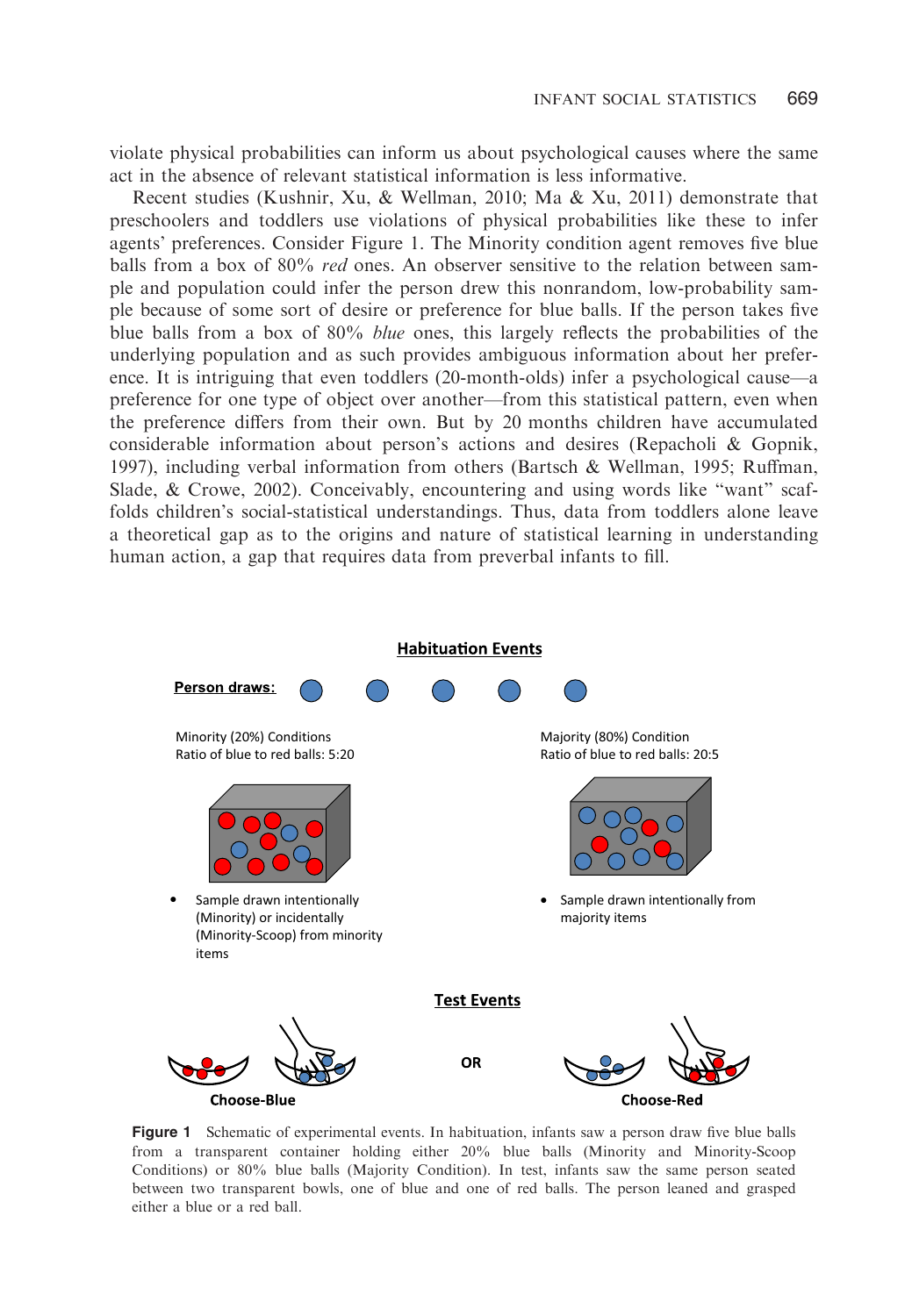#### 670 WELLMAN ET AL.

Previous research extensively and conclusively indicates that preverbal infants infer preferences from intentional actions that do not violate physical probabilities (e.g., Csibra, Gergely, Bıró, Koós, & Brockbank, 1999; Phillips, Wellman & Spelke, 2002; Sommerville, Woodward, & Needham, 2005; Woodward, 1998). These studies typically involve a repeated presentation (to habituation) of a person reaching for one of two objects, and infants then look longer (show a violation of expectation) when the person later reaches for the previously ignored object (seemingly changing her preference or goal). It may be critical that two objects are visible to the agent (that the action reflects the choice of one alternative over another, see Luo & Baillargeon, 2005), but choosing one of two objects does not itself constitute a violation of physical probabilities (50/50 chance).

Only a few recent studies have addressed whether infants connect preferences to violations of physical probabilities. These studies build upon prior research showing infants' sensitivities to the probabilistic relations between populations and samples in the physical world. For example, Xu and Garcia (2008) showed 8-month-olds a box of white and red balls, in an 80-20 proportion. With her eyes closed, an adult drew some balls from the box. Assuming the draw was randomly generated, the distribution of balls in the sample should approximate the distribution of the balls in the box. Indeed, infants looked longer when a sample of mostly red balls was drawn from this box of mostly white balls. Such data indicate infants are sensitive to statistical relations between samples and populations but do not indicate whether infants make causal inferences about the events nor consider the person drawing the balls in terms of her intentions, desires, and preferences.

Nevertheless, a human acting on objects was central to these methods and it was important (at least to adults) that her eyes were closed. Indeed, in Xu and Denison (2009) if infants saw the experimenter draw the sample with her eyes open, 11-montholds no longer expected the sample to reflect the statistical properties of the population. Specifically, if 11-month-olds saw an agent draw a sample from a hidden box with her eyes closed (e.g., drew five red balls from the hidden box), then the infants expected the box to have almost all red balls rather than almost all white balls—looking longer if the box was revealed to have mostly white balls. However, when the agent first established that she preferred red balls (by initially drawing red ones from a set of three red and three white, i.e., from a 50/50 set as in the studies described above) and then drew the sample of red balls with her eyes *open*, infants looked equally if the hidden box was revealed to have almost all red or almost all white balls. Thus, infants' expectation of statistical sampling was overridden if the sample was drawn by an eyesopen agent with an expressed preference.

While these studies establish that infants can infer that agents with known preferences may cause violations of physical probabilities, they leave open many questions about whether and how young infants link together agents, intentions, and statistical probabilities to learn about the social world. Importantly, can infants also use statistical/probabilistic information to infer persons' preferences? To help address these questions, we asked whether infants could use violations of probabilities as a mechanism for learning about psychological causes such as preferences. As depicted in Figure 1, we tested 10-month-olds in a violation of expectation paradigm to determine whether they make the inferences that toddlers and preschoolers do from statistical patterns of intentional actions.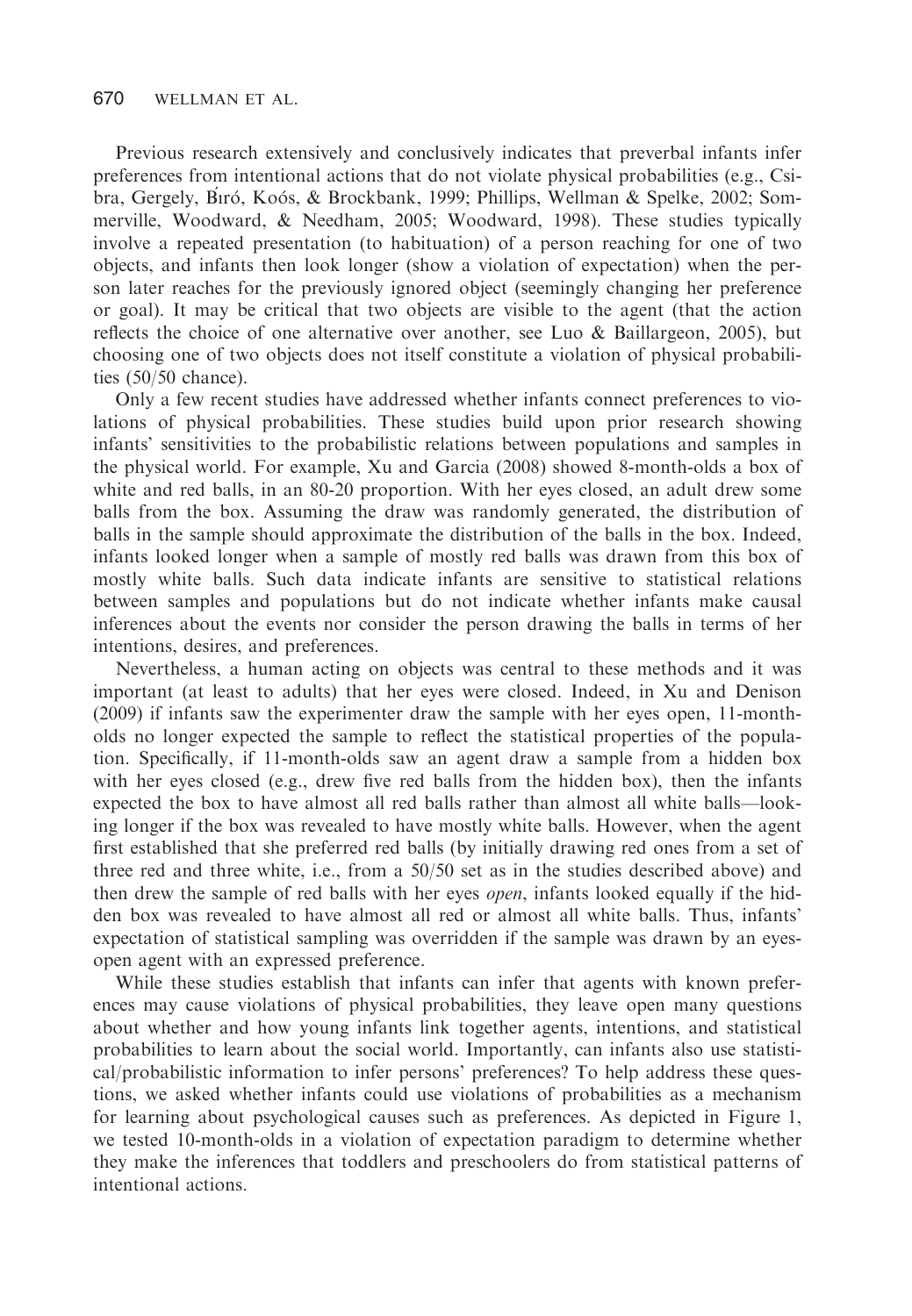#### **METHODS**

Seventy infants ( $M = 10.19$  months, range: 9.6–11.43) participated: 26 in the Minority Condition, 24 in the Majority Condition, and 20 in a Minority-Scoop condition; 63% were European American, 23% bi- or multiracial, 6% African American, and 8% Asian American, Pacific American, or other. Twenty-four additional infants did not habituate within the maximum eight trials; six others were excluded for fussiness.

Infants saw a live actor remove five blue balls from a transparent box containing blue and red balls (see Figure 1), or saw the actor remove five red balls from the box (not shown in Figure 1). Assignment of infants to these different presentations was counterbalanced. To simplify reporting, stimuli and conditions will be described as if each infant saw the actor remove blue balls from the box.

In *Minority condition* habituation, a screen descended revealing a woman wearing a visor who looked at the box containing five blue and 20 red balls (20% blue). The woman wore a visor so that when her head was lowered it would occlude any further emotion she might display. The woman smiled, said "Hi", and opened the box saying "Wow." Then, she removed two blue balls, inspected them briefly while smiling and saying "Oh blue," and placed them in a row in front of her. She then removed two more blue ones in the exact same manner, then one more, totaling five blue balls. At this point, she said "Look!" lowered her head, looked directly at the five blue balls, and sat like that until the infant looked away for a period of two consecutive seconds, or until 60 total seconds had elapsed ending that trial.

Majority condition habituation was identical except that the transparent box contained 20 blue and five red balls (80% blue). In each habituation trial, the woman removed the blue balls in the same manner with the same reactions across both conditions.

By hypothesis, if infants in the Minority condition look longer to the Choose-Red test event (the opposite of the actor's expressed preference), they are recognizing that intentional actions which deliberately override physical probabilities indicate a preference. Following this reasoning, if infants saw a person produce the same sample (discordant with physical probabilities) but produced that specific sample incidentally rather than deliberately, this would not signal a preference. To test this implication, in a *Minority-Scoop condition*, we employed an action closely parallel to our Minority condition but where a sample of blue balls was taken incidentally rather than intentionally: infants saw a visored woman use a scoop to remove five blue balls from the box in one scooping action. After putting the scoop on the table, the woman then took two blue balls from the scoop (not the box), then two more, and one final one, reacting to the balls at this point and lining them up on the table just as in the other two conditions. By using a scoop and not her hand and by scooping all balls at once, the Minority-Scoop actions should indicate an incidental scoop of blue balls from the box.

Infants in all three conditions saw multiple habituation trials until they looked significantly less on their last three trials than their first three, or until they saw eight habituation trials. For those who habituated, looking-times decreased from  $M = 22.9$  sec for the first three habituation trials to  $M = 7.9$  sec for the last three in the Minority condition, from 20.8 to 7.4 in the Majority condition, and from 17.1 to 12.8 in the Minority-Scoop condition:  $t(25) = 9.67$ ,  $p < .0001$ ;  $t(23) = 10.86$ ,  $p < .0001$ ;  $t(19) = 5.54$ ,  $p < .0001$ , respectively. An 8-trial maximum was set because in pilot testing many infants fussed out of habituation if they had to sit through 10 or 12 trials of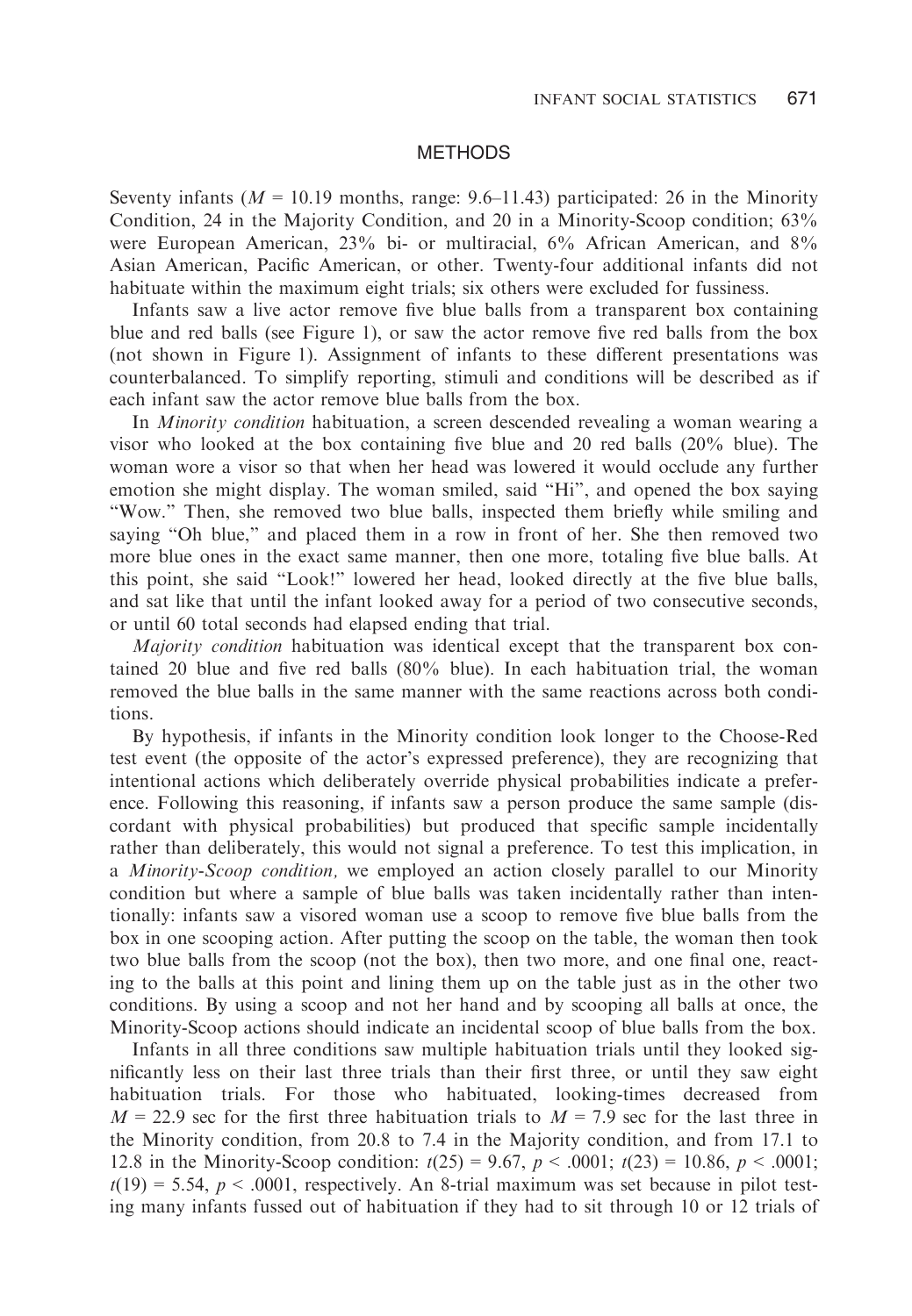this repeated display. The 8-trial maximum also resulted in the 24 infants who failed to habituate who were noted earlier.

After habituation, infants saw one of two *Test events* where the screen descended revealing the visored woman midway between two transparent bowls, which contained either four red or four blue balls. The woman smiled, looked at each bowl once, said "There," and lowered her head to look toward and grasp a single ball in one bowl (either red or blue). Then, the action froze until the infant looked away for 2 sec, or 60 total seconds elapsed. Right–left position of the bowls was counterbalanced. For 14/26 infants in Minority, 12/24 in Majority, and 12/20 in the Minority-Scoop conditions, the woman chose blue, for the rest she chose red. Looking-times to these test events are shown in Figure 2.

The looking-times of 15 infants, five in each condition, were recoded from videotapes by a coder completely blind to infants' test condition. Recodings were within 1 sec of the primary coder's times for 88.2% of the trials and within 2 sec for 93.2%.

## **RESULTS**

Preliminary analyses showed that infants in the Choose-Blue and Choose-Red groups did not differ in habituation prior to their test trials. A 2 (Choose-Blue versus



Figure 2 Test-event looking-times. Data for infants in the three conditions (Minority, Majority, and Minority-Scoop) when they saw the target person choose either a red or a blue ball in the test event in the test situation where the person could freely choose. Error bars represent standard errors of the mean. As detailed in the text, differences between the groups within a condition were as follows: (a)  $p = .056$ ; (b),  $p = .67$ ; (c),  $p = .62$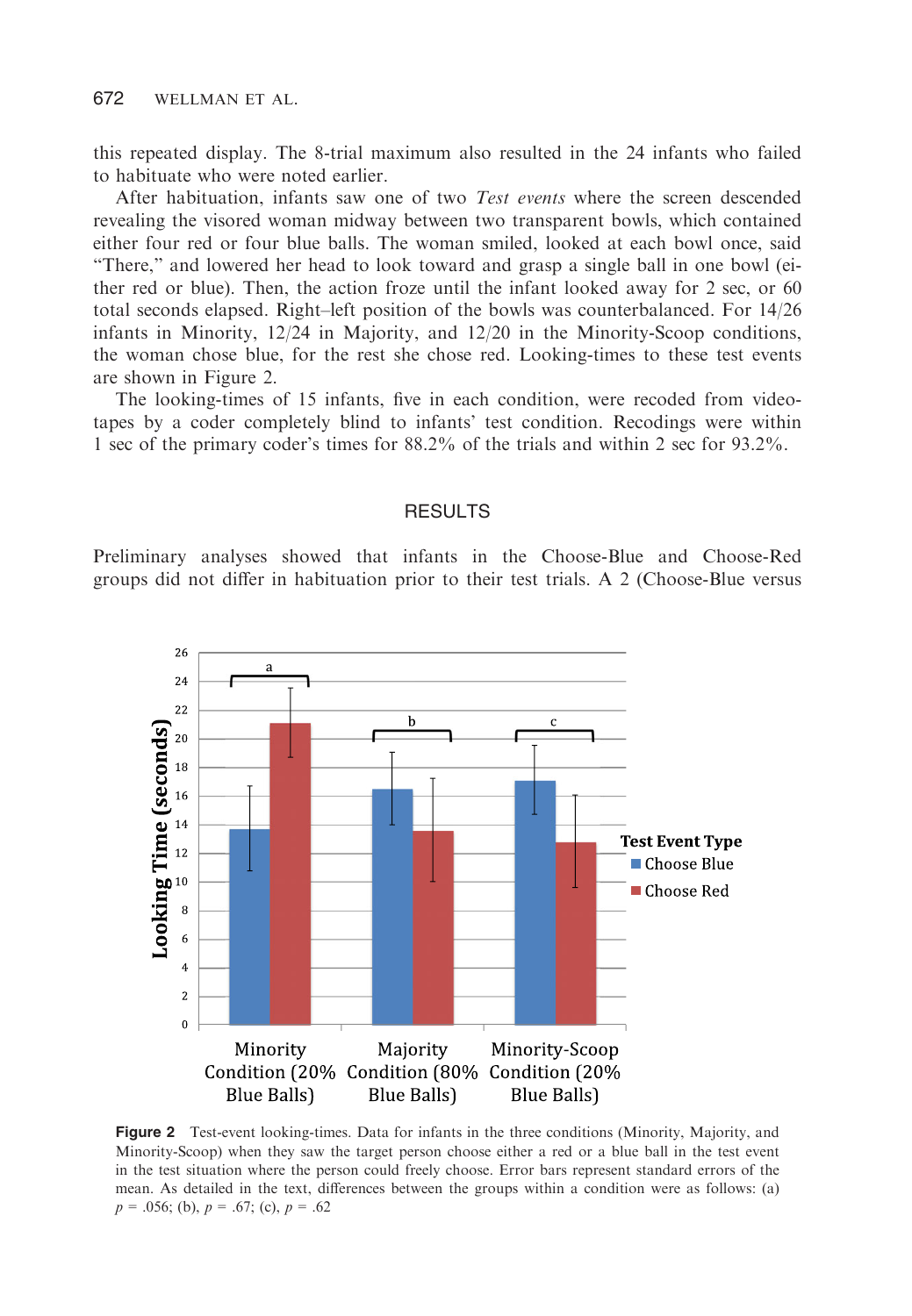Choose-Red) by 2 (Minority condition versus Control conditions) ANOVA comparing infants on their looking-times for their last three habituation trials combined showed no effect of Choose-Red versus Choose-Blue groups, no effect of condition, and no interaction, all  $ps > 0.14$ . More specifically, in the Minority condition looking-times for the Choose-Blue and Choose-Red groups did not differ:  $M = 8.5$  sec average per trial (Choose-Blue) versus 6.3 sec (Choose-Red);  $t(24) = 1.24$ ,  $p = .23$ . Neither did they differ in the Majority condition— $M = 7.9$  sec (Choose-Blue) versus 7.1 sec (Choose-Red),  $t(22) = 0.31$ ,  $p = .76$ —or the Minority-Scoop condition— $M = 9.4$  sec (Choose-Blue) versus 7.2 sec (Choose-Red),  $t(18) = 0.99$ ,  $p = .34$ .

For the central test-event data, following our hypotheses, we expected an interaction between looking-times to Choose-Blue versus Choose-Red test events in the focal Minority condition as opposed to the two control conditions: infants should look longer to the Choose-Red test events (over Choose-Blue test events) in the Minority condition, but not in the Majority or Minority-scoop conditions. A planned contrast comparing Choose-Blue versus Choose-Red test-event looking-times for infants in the Minority condition versus the two control conditions (Majority and Minority-Scoop) yielded the expected interaction— $F(1,64) = 4.66$ ,  $p \le 0.035$ . We explored this interaction further with nonparametric Mann–Whitney U-tests because, as is typical in infant research, looking-times were not normally distributed. As predicted, in the focal Minority (20%) condition, infants looked longer at the Choose-Red ( $M = 21.1$  sec) than the Choose-Blue  $(M = 13.7 \text{ sec})$  test event; Mann–Whitney U-test U ( $N = 26$ ) = 47,  $p = .056$ . In the Majority (80%) condition, they did not;  $M = 13.6$  sec (Choose-Red) versus 16.5 sec (Choose-Blue),  $U (N = 24) = 64$ ,  $p = .67$ . Neither did they in the Minority-Scoop condition,  $M = 12.8$  (Choose-Red) versus 17.1 sec (Choose-Blue),  $U (N = 20) = 41$ ,  $p = .62$ .

Given our habituation paradigm, infants' dishabituation to the test events provides complementary data about their attention and expectations. Because all the test events differed from habituation (the adult went from drawing balls from a single mixed box, to choosing between two single-color bowls of balls), some dishabituation can be expected for all test events. But, if during habituation in the Minority condition, infants inferred the adult had a decided preference for blue balls, then seeing the woman choose a red ball at test should be still further unexpected. Such a habituation–dishabituation comparison also individualizes each infant's test-trial looking-times relative to their habituation looking-times. Difference scores for each infant—the increase in looking from their last habituation trial to their test-event trial—showed that Minority condition infants' increase was significantly larger when the adult chose red ( $M = 15.0$  sec) than blue ( $M = 3.2$  sec); U ( $N = 26$ ) = 41,  $p < .03$ . In contrast, in the Majority condition, there was no difference between infants who saw the adult choose red ( $M = 9.3$  sec) versus blue ( $M = 12.0$ );  $U (N = 24) = 63.5$ ,  $p = .63$ . Nor was there a difference in the Minority-Scoop condition, choose red  $(M = 5.53 \text{ sec})$  versus blue ( $M = 11.13$ ),  $U (N = 20) = 34.5, p = .31$ .

#### **DISCUSSION**

During habituation, infants in all conditions saw very similar acts: the actor took five blue balls out of a box of red and blue ones and looked at each draw of blue balls with pleasure. Moreover, at test, infants in all conditions saw the exact same acts: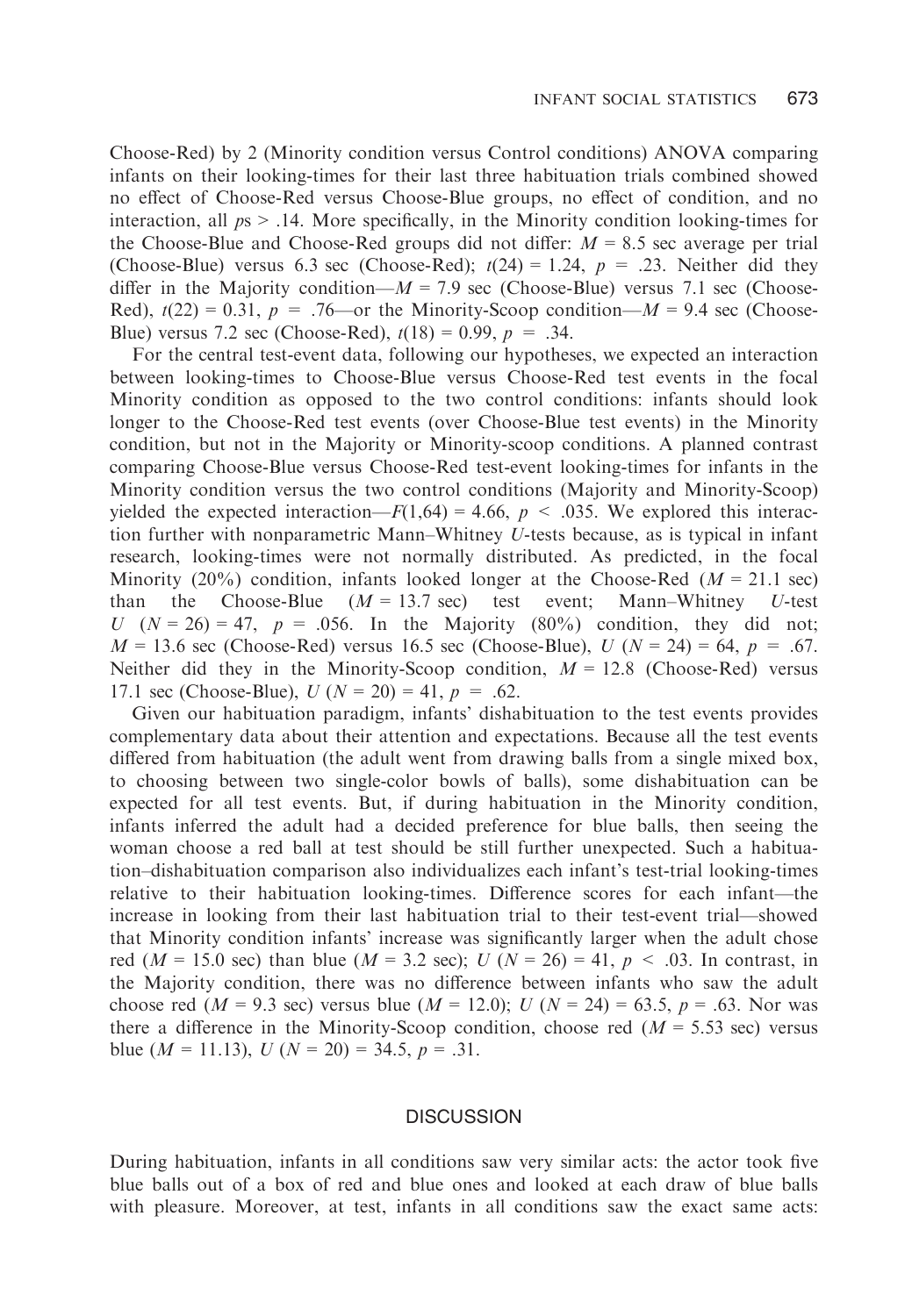either a grasp of a red ball (from its bowl) or a grasp of blue (with the women's visor occluding any emotional reaction to her choice). Only two things differed between conditions: (1) the actor intentionally removed the blue balls from a box containing 20% (Minority condition) or 80% (Majority condition) blue balls, or (2) the actor drew a sample of minority balls intentionally (Minority condition) or incidentally (Minority-Scoop). Thus, either the probability of drawing the samples was different (Minority versus Majority) or the intentionality of the removal was different (Minority versus Minority-Scoop). To be clear, the actor's habituation actions in all conditions were intentional in the overall sense of intentionally drawing balls, looking at them, and placing them in a row. It was the intentionality of the sample achieved that differed critically between Minority and Minority-Scoop conditions: deliberately drawing five blue balls in a series of separate hand movements versus incidentally scooping five blue balls in one apparently haphazard scooping motion.

Our interpretation is that the pattern of looking-times shows that infants in the focal Minority condition inferred a causal intentional state—a desire or preference from a statistical pattern of action, that is, the agent's deliberate manipulation of the probabilities. An alternative interpretation that infants merely tracked a behavioral regularity—an agent that consistently chooses blue balls will continue that action in test—is ruled out because in that case infants should show the same looking-time pattern in both Minority and Majority conditions. Yet, infants looked longer and dishabituated at test only in the Minority condition. A second alternative interpretation that infants merely reacted to population-sample differences—for example, the nonrandom sample drawn in habituation made the color of the balls more salient in the Minority condition so that a subsequent choice of a red ball during test was especially note-worthy—is also ruled out because in that case infants should show the same looking-time pattern in the Minority and Minority-Scoop conditions. Yet, infants looked longer and dishabituated at test only in the Minority condition. Note that to behave as they did in our conditions requires infants go beyond understanding that the agent is acting intentionally and that intentional actions can override physical statistical probabilities. It further requires using an agent's intentional actions along with information from statistical sampling to infer agents' actions and preferences.

Two recent studies complement our findings by suggesting that infants use nonrandomness to infer the presence of agents. Ma and Xu (2011) found that given two samples that were equally probable, 9-month-olds expected a sequenced pattern (e.g., redred-red-white-white-white-red-red-red), not a seemingly random sequence, to be produced by a human hand and not by an inanimate claw. Similarly, Newman, Keil, Kuhlmeier, and Wynn (2010) found that 12-month-olds inferred the presence of an agent if a disorderly set of objects had been transformed into two neat rows.

Our conclusion that infants use social-statistical reasoning and do so to infer psychological causes has intriguing implications. Arguably (given our data plus that of Ma & Xu, 2011 and Newman et al., 2010), what may be crucial to causal learning in the psychological domain is that intentional actions characteristically violate physical probabilities. Choosing blue balls from a box of mostly red ones, sorting the jumbled socks into their pairs, holding an unsupported spoon in midair represent everyday intentional acts and all violate mere physical probabilities, inertias, and assortments. We suggest that by observing agents repeatedly violating physical probabilities in their intentional actions, infants begin to posit unobservable causal psychological variables —for example, desires or preferences. This may be a crucial process for acquiring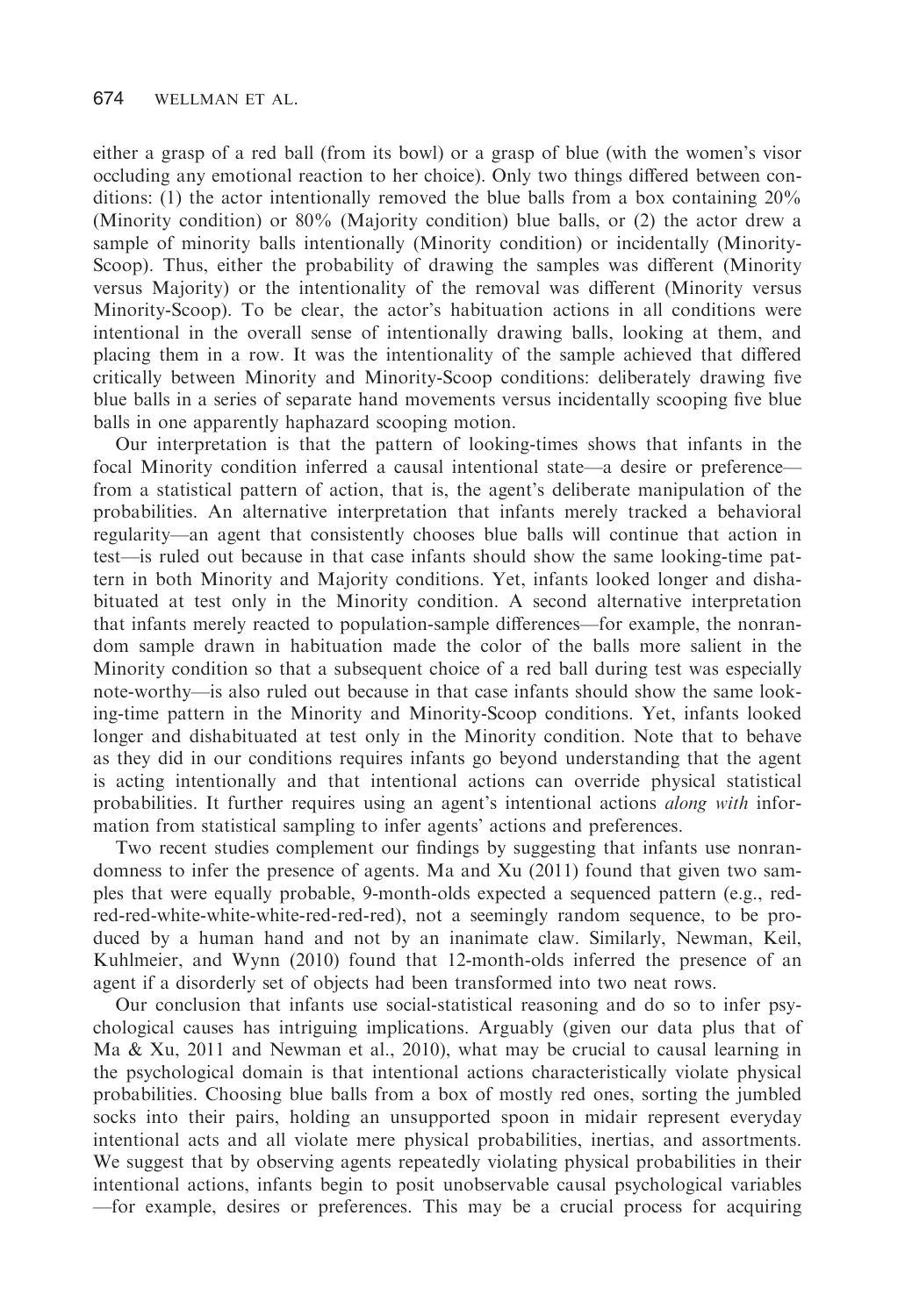psychological concepts, such as desires, preferences, goals, and eventually beliefs, in the first place.

Several researchable questions remain to confirm and explore prelinguistic infants' ability to use statistical information to infer agents' mental states. Do, or when do, infants infer a general preference—for example, that the agent would also prefer blue balls tomorrow—rather than a more specific desire—for example, the agent wants blue balls for now? Do young infants have some prior (unlearned) notion of preferences and only use statistical information to learn about the particular preference of specific agents? Or, as outlined above, are infants revealing a process whereby they begin to posit unobservable psychological variables (such as preferences) in the first place—that violations of statistical randomness strongly signal the presence of a hidden causal variable (Griffiths & Tenenbaum, 2007)?

Regardless, our demonstration of social-statistical learning in 10-month-olds suggests such learning could be a powerful contributor to childhood development of social cognition. This demonstration in infancy, coupled with parallel demonstrations for toddlers and preschoolers (Kushnir et al., 2010), suggests an important and extended continuity in early social cognition. In this way, our data add to a small but growing set of studies that show that during their first year infants reason statistically not only about physical and linguistic events but also about social–psychological events. These findings demonstrate important commonalities between social, physical, and linguistic learning in infancy, thereby adding to the literature on mechanisms of learning that can propel development further.

## ACKNOWLEDGMENTS

This research was supported by the Eunice Kennedy Shriver National Institute of Child Health & Human Development (HD022149) and the McDonnell Foundation Causal Learning Initiative. We gratefully acknowledge the help of the parents and children who participated, and the staff of the Infant Cognition Project headed by Hope Peskin-Shepherd.

### **REFERENCES**

Bartsch, K., & Wellman, H. M. (1995). Children talk about the mind. New York, NY: Oxford.

- Csibra, G., Gergely, G., Biró, S., Koós, O., & Brockbank, M. (1999). Goal attribution without agency cues. Cognition, 72(3), 237–267.
- Griffiths, T. L., & Tenenbaum, J. B. (2007). Two proposals for causal grammars. In A. Gopnik & L. Schulz (Eds.), Causal learning: Psychology, philosophy, and computation (pp. 323–345). New York, NY: Oxford.
- Kushnir, T., Xu, F., & Wellman, H. M. (2010). Young children use statistical sampling to infer the preferences of other people. Psychological Science, 21(8), 1134–1140.
- Luo, Y., & Baillargeon, R. (2005). Can a self-propelled box have a goal? Psychological reasoning in 5 month-old infants. Psychological Science, 16(8), 601–608.
- Ma, L., & Xu, F. (2011). Young children's use of statistical sampling evidence to infer the subjectivity of preferences. Cognition, 120(3), 403–411.
- Newman, G. E., Keil, F. C., Kuhlmeier, V. A., & Wynn, K. (2010). Early understandings of the link between agents and order. PNAS, 107, 17140–17145.
- Phillips, A. T., Wellman, H. M., & Spelke, E. S. (2002). Infants' ability to connect gaze and emotional expression to intentional action. Cognition, 85, 53–78.